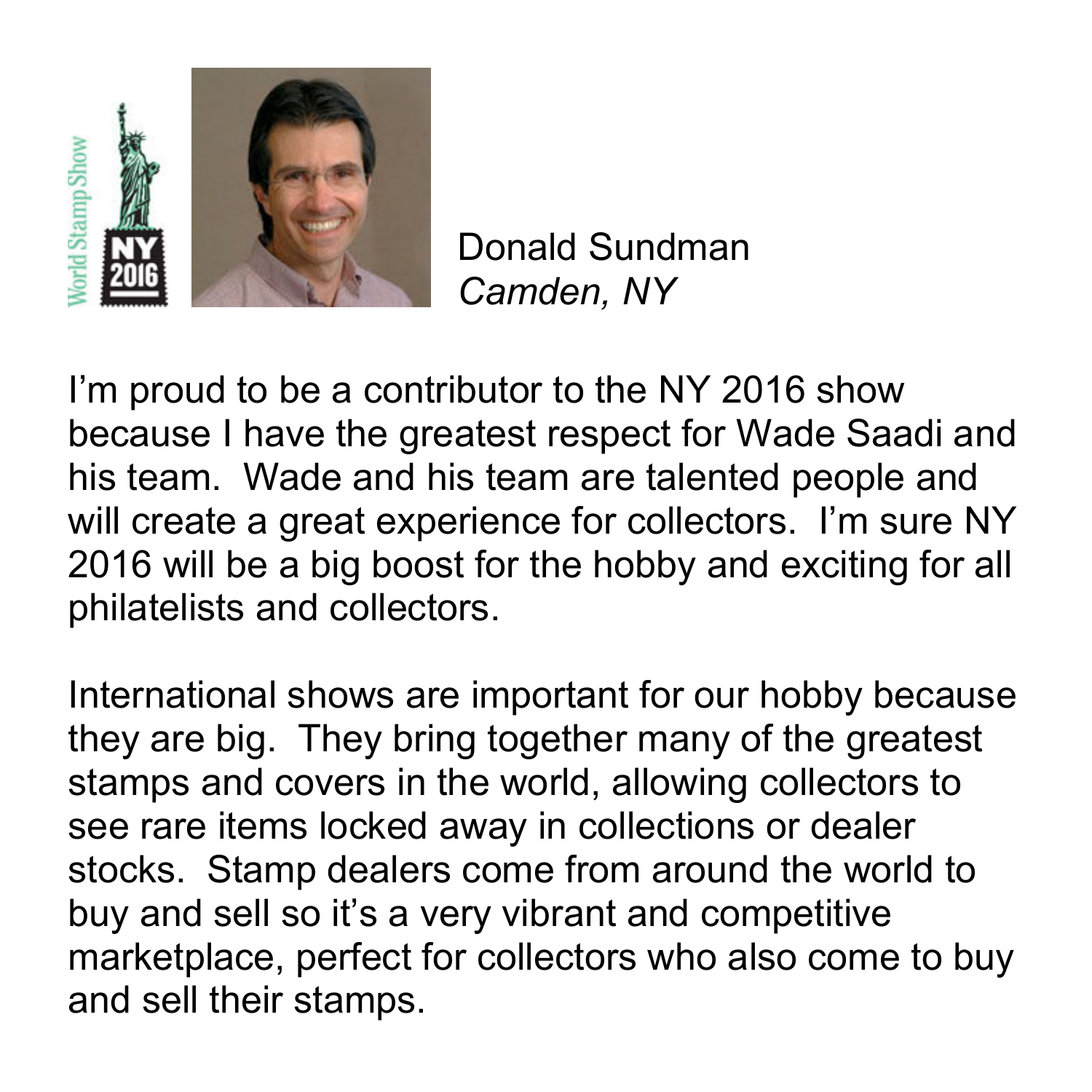Mystic has grown to become America's leading stamp dealer. We employ 150 people in Camden NY buying and selling stamps and other collectables. We connect with our customers by mail, phone, and Internet and occasionally face to face, but seldom take a table at stamp shows. We did take a super-booth in Washington 2006. It was a lot of fun for our colleagues to meet customers and other collectors, show off our inverted Jenny plate block and other rare stamps, and also buy stamps. I expect 2016 to be as much fun, and we will attend this show, too.

Mystic was founded in 1923 in Camden NY by Larry Shaver, a young stamp collector who dreamed of being a stamp dealer. In 1974, Larry sold Mystic to his friend and my father, Maynard Sundman, and as a young man I moved to Camden to run Mystic. My father founded Littleton Stamp Company in 1945. My brother David runs my father's company, now called Littleton Coin Company.